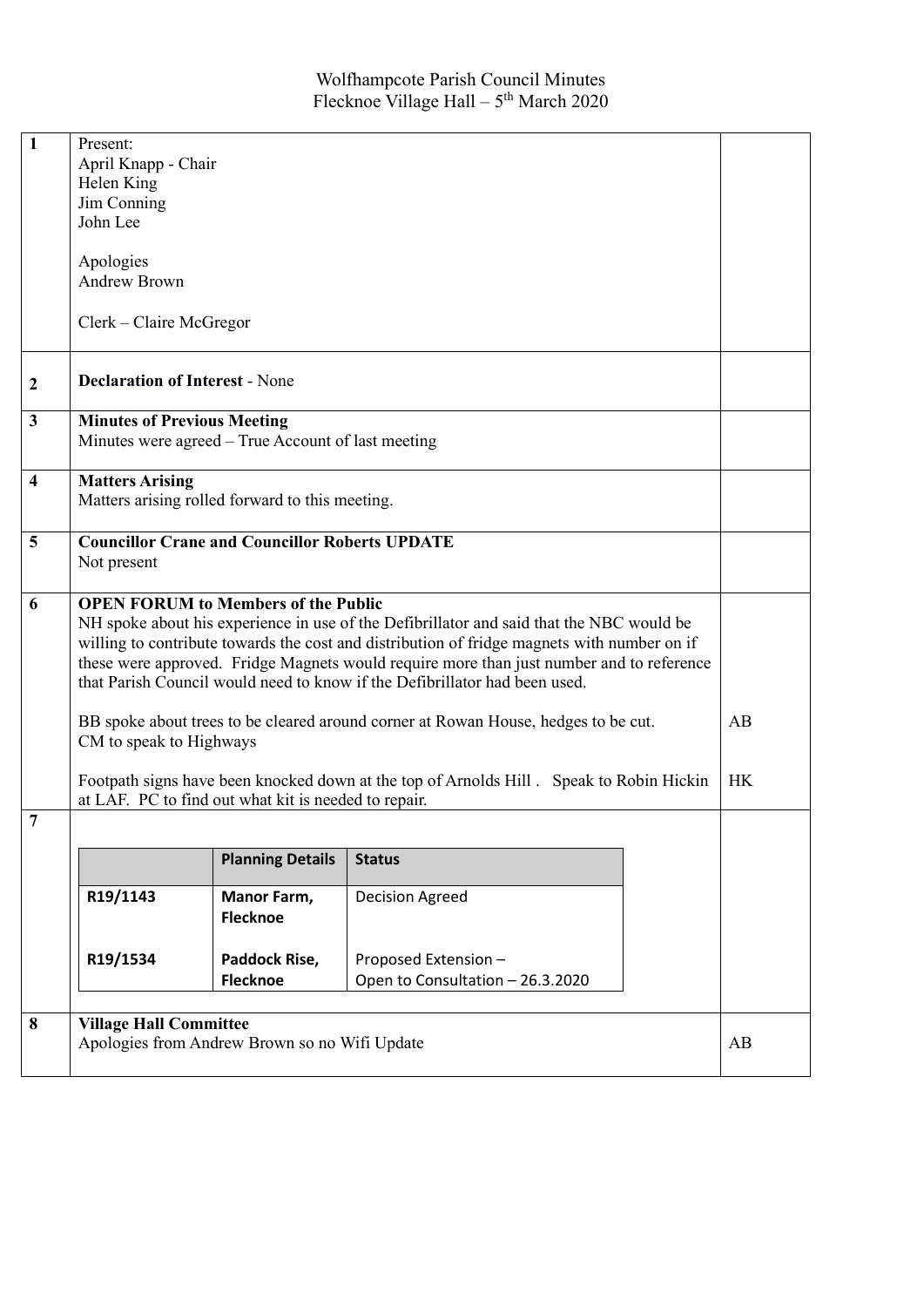| $\overline{9}$ | <b>Parish Maintenance</b>                                                                                                                                                                                                                                                                                                                                                                                                                                                                                                                                                                                                                                                                                                                                                                                                                                                                                                                                                                                                                                                                                                                                                                                                                                                                                                                                                                                                                                                                                                                                                                                                                                                                                                                                                                                                                                                                                                                                                                                                                                                                                                                        |                                  |  |  |  |
|----------------|--------------------------------------------------------------------------------------------------------------------------------------------------------------------------------------------------------------------------------------------------------------------------------------------------------------------------------------------------------------------------------------------------------------------------------------------------------------------------------------------------------------------------------------------------------------------------------------------------------------------------------------------------------------------------------------------------------------------------------------------------------------------------------------------------------------------------------------------------------------------------------------------------------------------------------------------------------------------------------------------------------------------------------------------------------------------------------------------------------------------------------------------------------------------------------------------------------------------------------------------------------------------------------------------------------------------------------------------------------------------------------------------------------------------------------------------------------------------------------------------------------------------------------------------------------------------------------------------------------------------------------------------------------------------------------------------------------------------------------------------------------------------------------------------------------------------------------------------------------------------------------------------------------------------------------------------------------------------------------------------------------------------------------------------------------------------------------------------------------------------------------------------------|----------------------------------|--|--|--|
|                | Discussion held regarding signs around the village at time of flooding.<br>Drainage in front of The Granary – still not repaired.                                                                                                                                                                                                                                                                                                                                                                                                                                                                                                                                                                                                                                                                                                                                                                                                                                                                                                                                                                                                                                                                                                                                                                                                                                                                                                                                                                                                                                                                                                                                                                                                                                                                                                                                                                                                                                                                                                                                                                                                                |                                  |  |  |  |
|                | Street Lighting - JL has received two quotes one from Eon and one from WCC who is more<br>expensive. Currently lights are not LEDs. It has been suggested we upgrade to LED status<br>which is around $£2000$ . AK to enquire if we can get them cheaper. It was agreed to wait<br>until they break.                                                                                                                                                                                                                                                                                                                                                                                                                                                                                                                                                                                                                                                                                                                                                                                                                                                                                                                                                                                                                                                                                                                                                                                                                                                                                                                                                                                                                                                                                                                                                                                                                                                                                                                                                                                                                                             | AK                               |  |  |  |
|                | Bridge 101 – trees have been planted and also barbed wire and posts have been erected. AK<br>inspected after being asked by parishioner if this might be dangerous. PC suggest a polite<br>notice to Mr Potter about the barbed wire.                                                                                                                                                                                                                                                                                                                                                                                                                                                                                                                                                                                                                                                                                                                                                                                                                                                                                                                                                                                                                                                                                                                                                                                                                                                                                                                                                                                                                                                                                                                                                                                                                                                                                                                                                                                                                                                                                                            | AK/CM                            |  |  |  |
| <b>10</b>      | <b>Environment</b><br>Leam Valley Community First Responders attended the meeting and were presented with a<br>cheque from the Parish Council for £1000. The Parish Council considered that this is a<br>worthwhile cause. Linda from LCFR spoke about resuscitation volunteers at a cost of<br>£117.20 per annum. This would then enable a group of people in the village to know what to<br>do in the event of a cardiac arrest. AK suggested we have training that may lead to<br>volunteers.<br>Dates for CPR and Defib Training were suggested for April 2020. CM to confirm.<br>It was confirmed that Fridge magnets would be supplied. They would require more than<br>access number and reference to be made that Parish Council would need to know if the<br>Defibrillator had been used.<br>Allotments – JL reported that he has contacted neighbouring Parish Councils and they do<br>not have need for any more allotments. He has spoken to NAS. JL will agree with them<br>what to do with the land and then put out to the village in way of survey. HK said that we<br>are would not be committed to anything from the survey. JL has outline draft of survey.<br>Three allotments are currently being rented.<br>Drainage around the village $-AB$ to speak to Highways again. Road sweepers come to<br>Flecknoe. Drain opposite grain drier is free.<br>Neighbourhood plan - JL spoken to WALC. Awaiting information. Recommended that JL<br>speak to Planning Department<br>Email was read from LAF regarding Footpath R250 Sawbridge to Flecknoe which is<br>currently awaiting repair/renewal. This was going to be brought up in LAF meeting in<br>March.<br>Dog Mess signs $-$ to be given out at Litter Pick.<br>VE Day – Friday 8 <sup>th</sup> May 2020 To be held at Vicarage Road. AK has street closure form.<br>AK has prepared Risk Assessments. Insurance Documents from JL. NBC providing<br>Prosecco. AK to send Parish Council the RA.<br>Website - JC updated. Website now created by Laura Seago. Website to go live in next<br>few weeks. Parish Council thanked Laura Seago for putting website together. | CM<br>AB<br>JL<br>AB<br>JL<br>JL |  |  |  |
|                |                                                                                                                                                                                                                                                                                                                                                                                                                                                                                                                                                                                                                                                                                                                                                                                                                                                                                                                                                                                                                                                                                                                                                                                                                                                                                                                                                                                                                                                                                                                                                                                                                                                                                                                                                                                                                                                                                                                                                                                                                                                                                                                                                  |                                  |  |  |  |